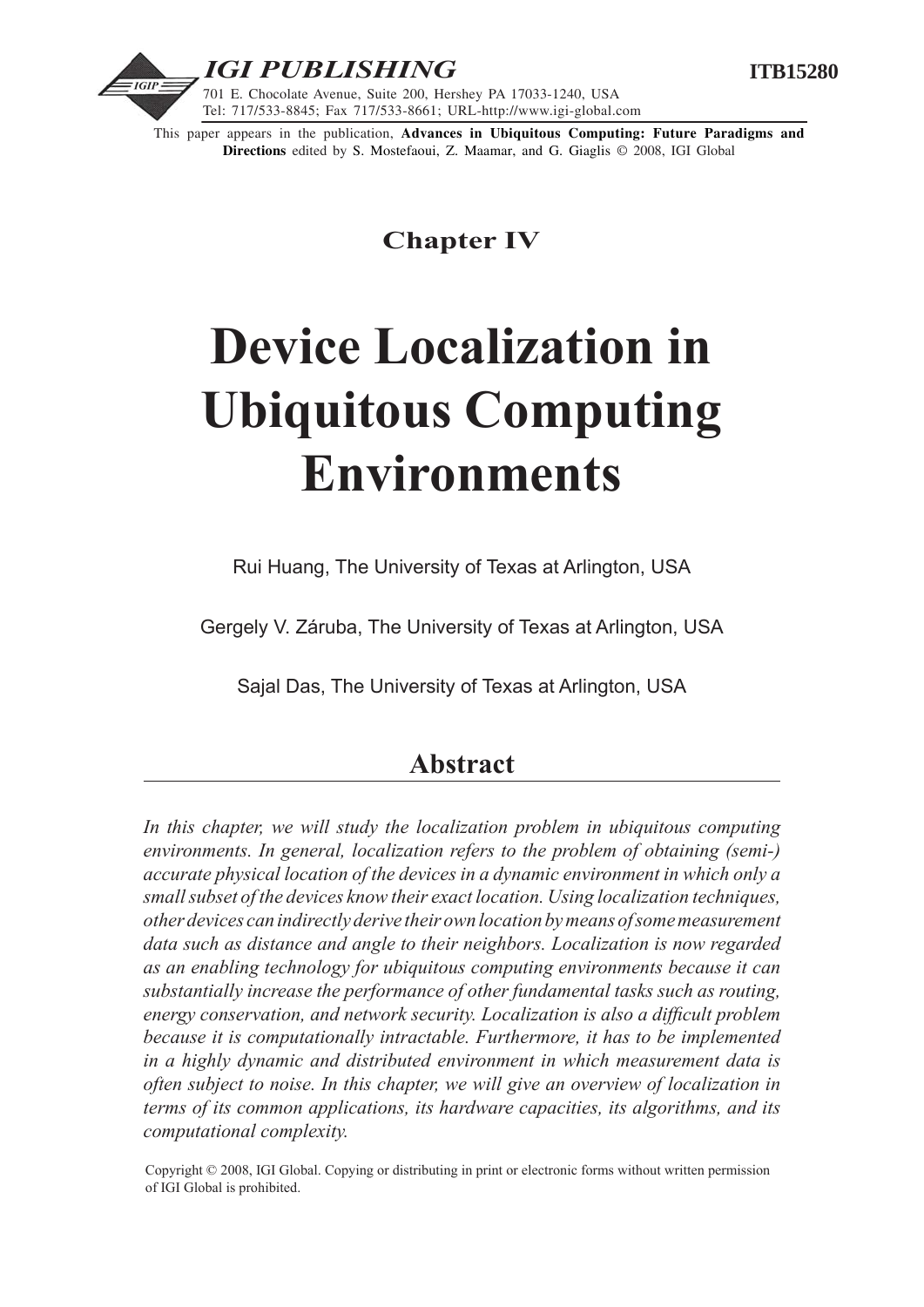In a ubiquitous computing environment, devices are often connected to one another on the fly to form an infrastructure-less network that is frequently referred to as a mobile ad hoc network (MANET). Since MANET serves as an abstract model that can be seen as a superset of diverse sub-areas such as sensor networks, mesh networks or an enabler for pervasive computing, it has attracted significant research interests in the past several years. A major advantage of MANETs over regular wired or wireless networks is their infrastructure-less nature, as MANETs can potentially be deployed more rapidly and less expensively than infrastructure-based networks. However, the lack of an underlying explicit infrastructure also becomes a major disadvantage in adapting MANETs to a wider array of applications, since existing network algorithms and protocols are often not "plug-in" solutions for such dynamic networks. New algorithms need to be designed for fundamental network tasks such as addressing, topology discovery, and routing.

Location discovery is emerging as one of the more important tasks as it has been observed that (semi-) accurate location information can greatly improve the performance of other MANET tasks such as routing, energy conservation, or maintaining network security. For instance, algorithms such as location aided routing (LAR) (Ko, 2000), GRID (Liao, 2001), and GOAFR+ (Kuhn, 2003) rely on location information to provide more stable routes during unicast route discovery. The availability of location information is also required for geocast (multicast based on geographic information (Jiang, 2002)) algorithms such as location-based multicast (LBM) (Ko, 1999), GeoGRID (Liao, 2000) and position-based multicast (PBM) (Mauve, 2003). To minimize power consumption, the geographical adaptive fidelity(GAF) algorithm (Xu, 2001) uses location information to effectively modify the network density by turning off certain nodes at particular instances. Furthermore, in (Hu, 2003), the authors have shown that wormhole attacks can be effectively prevented when location information is available. As more algorithms are being proposed to exploit location information of devices in ubiquitous networks, it is clear that obtaining such information efficiently and accurately becomes of great importance.

A direct way of obtaining location information is to install global positioning system (GPS) receivers on devices. However, this is currently impractical as GPS receivers are still relatively expensive, power-hungry, and require clear line of sight (i.e., making indoor usage impossible) to several earth-bound satellites. In ubiquitous environments (e.g., sensor networks), devices are imagined as small as possible and operating on a very restricted power source, thus, it may not be feasible to install GPS receivers onto all sensor nodes. *Localization* in MANET refers to the problem of finding the locations of those non-GPS enabled nodes based on limited information such as the locations of some known *beacons* (also referred to as *anchors*) and measurements such as *ranges* or *angles* among the neighbors. In this chapter, we

Copyright © 2008, IGI Global. Copying or distributing in print or electronic forms without written permission of IGI Global is prohibited.